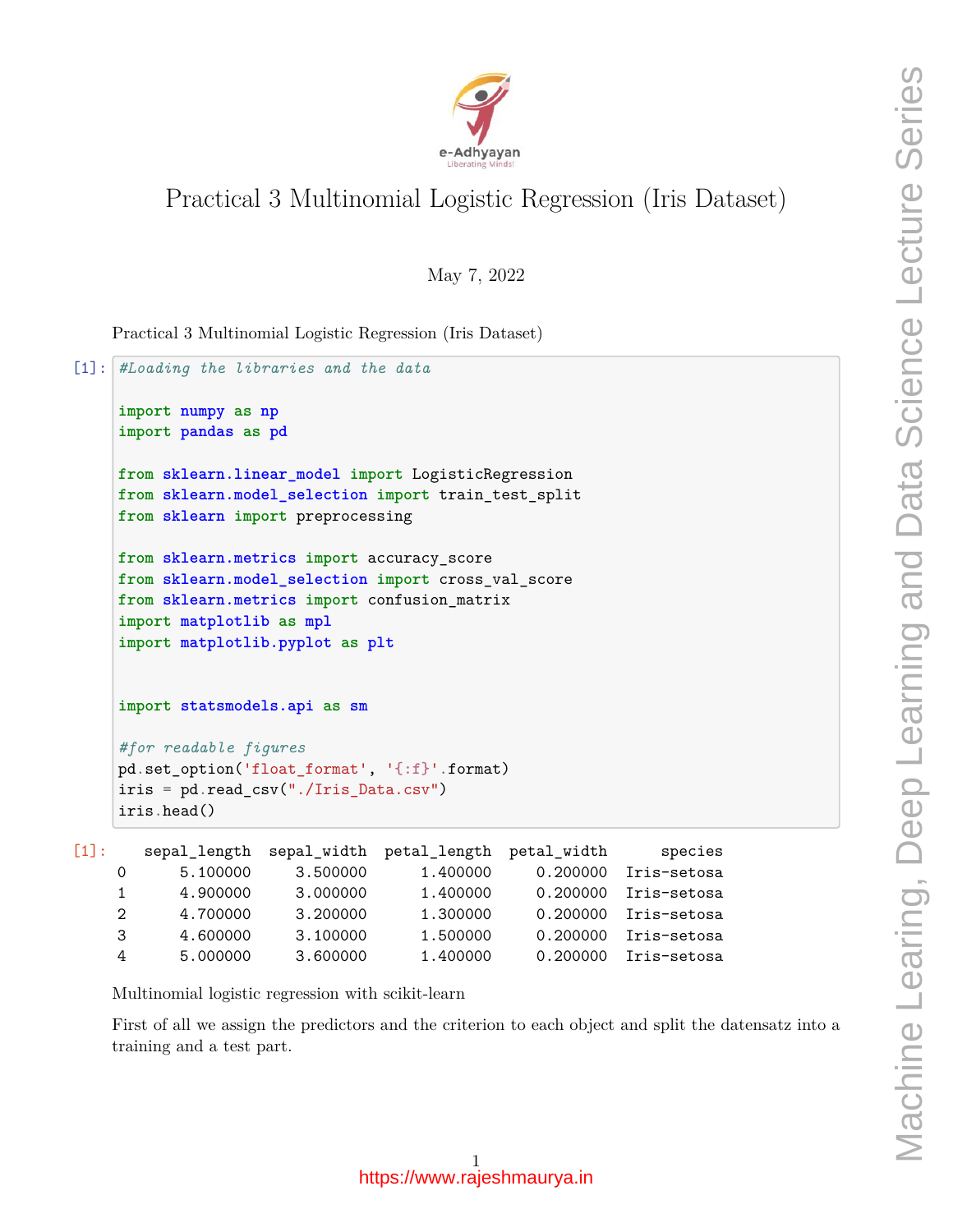```
[4]: x = \text{iris.drop('species', axis=1)}y = iris['species']
     trainX, testX, trainY, testY = train_test_split(x, y, test_size = 0.2)
[5]: #Fit the model
     log_reg = LogisticRegression(solver='newton-cg', multi_class='multinomial')
     log reg.fit(trainX, trainY)
     y_pred = log_reg.predict(testX)
[6]: # Model validation
     # print the accuracy and error rate:
```

```
print('Accuracy: {:.2f}'.format(accuracy_score(testY, y_pred)))
print('Error rate: {:.2f}'.format(1 - accuracy_score(testY, y_pred)))
```
Accuracy: 0.97 Error rate: 0.03

```
[7]: # look at the scores from cross validation:
     clf = LogisticRegression(solver='newton-cg', multi_class='multinomial')
     scores = cross_val_score(clf, trainX, trainY, cv=5)
     scores
```
- $[7]:$  array( $[0.91666667, 0.95833333, 1.$ , 0.958333333, 1. ])
- [8]: print("Accuracy: **%0.2f** (+/- **%0.2f**)" % (scores.mean(), scores.std() \* 2))

```
Accuracy: 0.97 (+/- 0.06)
```

```
[9]: #look at the confusion matrix:
     confusion_matrix = confusion_matrix(testY, y_pred)print(confusion_matrix)
```
[[11 0 0] [ 0 11 1] [ 0 0 7]]

```
[10]: #If you have many variables, it makes sense to plot the confusion matrix:
      plt.matshow(confusion_matrix, cmap=plt.cm.gray)
      plt.show()
```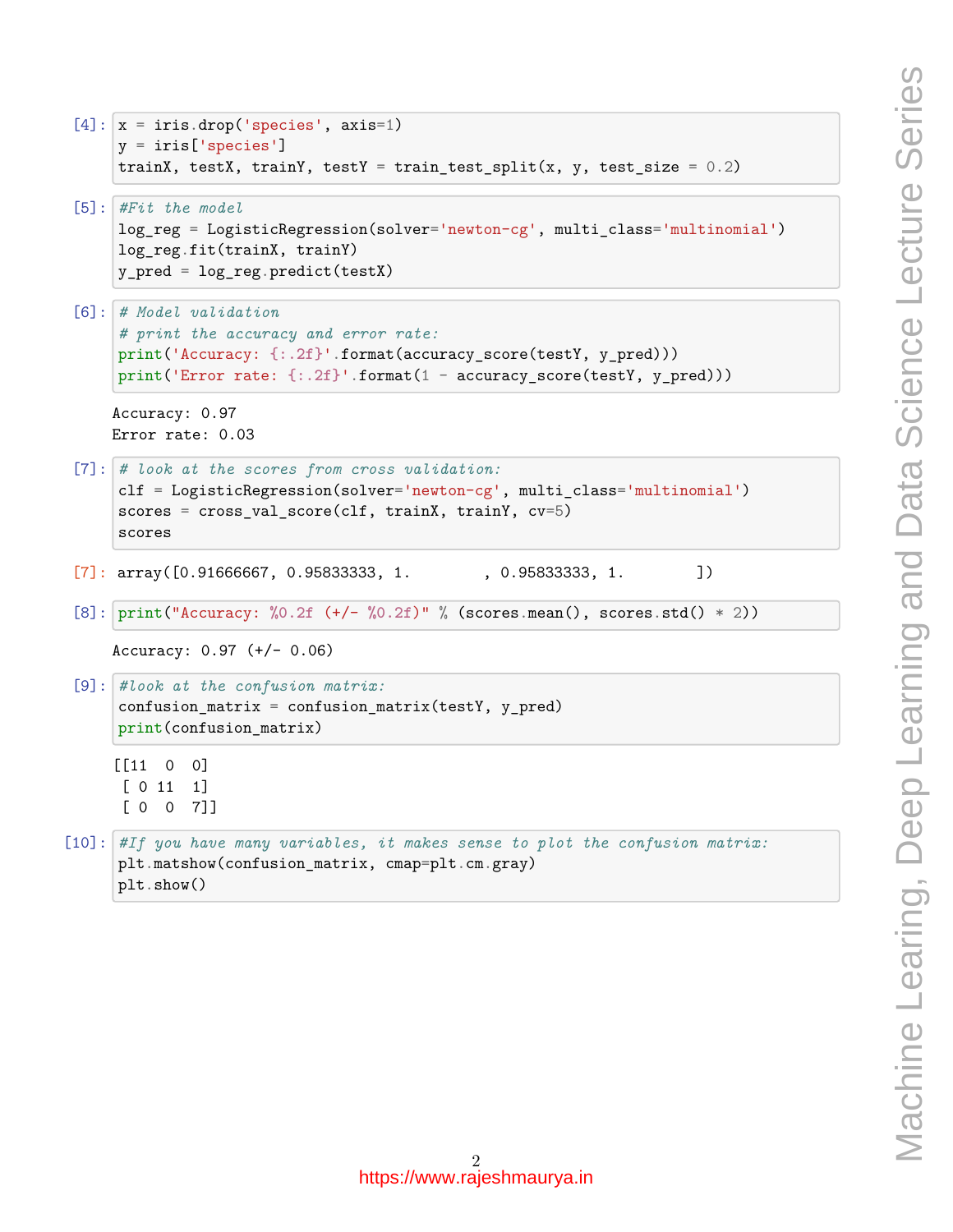

## [11]: *#Calculated probabilities #get the probabilities of the predicted classes* probability = log\_reg.predict\_proba(testX) probability

```
[11]: array([[1.64938718e-01, 8.30797476e-01, 4.26380639e-03],
             [9.65564593e-01, 3.44353123e-02, 9.44168596e-08],
             [3.09577417e-03, 4.25304720e-01, 5.71599506e-01],
             [9.35548860e-01, 6.44508605e-02, 2.79252972e-07],
             [1.41553631e-04, 1.36402116e-01, 8.63456331e-01],
             [9.67998110e-01, 3.20018034e-02, 8.70436747e-08],
             [1.42936187e-03, 3.75814505e-01, 6.22756134e-01],
             [2.30106213e-02, 9.02798839e-01, 7.41905392e-02],
             [2.24599441e-03, 4.29433473e-01, 5.68320533e-01],
             [9.70597746e-01, 2.94021442e-02, 1.09521478e-07],
             [9.70975652e-01, 2.90243105e-02, 3.70783759e-08],
             [6.16361098e-03, 7.92026002e-01, 2.01810387e-01],
             [1.06438523e-03, 5.65753000e-01, 4.33182615e-01],
             [9.80874536e-01, 1.91254377e-02, 2.65125297e-08],
             [4.18397511e-03, 7.39625943e-01, 2.56190081e-01],
             [8.38910568e-05, 6.34226327e-02, 9.36493476e-01],
             [1.03220647e-03, 2.04310768e-01, 7.94657025e-01],
             [9.71896399e-01, 2.81034701e-02, 1.31230843e-07],
             [6.12190643e-03, 8.97949820e-01, 9.59282735e-02],
             [2.45735364e-03, 8.39035579e-01, 1.58507067e-01],
```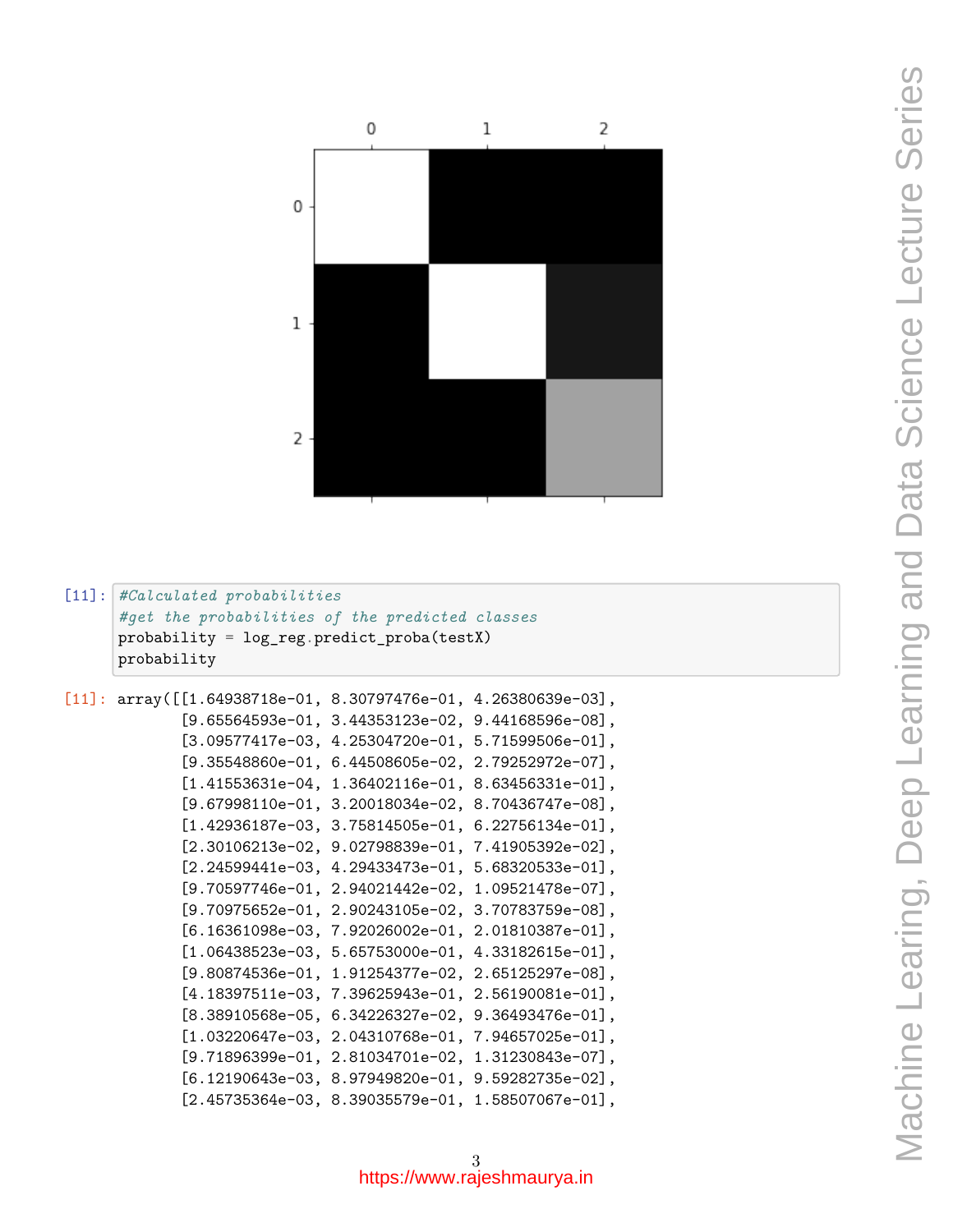```
[1.19982307e-02, 7.54374159e-01, 2.33627610e-01],
           [9.40712647e-01, 5.92870996e-02, 2.53215628e-07],
           [8.51237074e-02, 9.06089429e-01, 8.78686325e-03],
           [1.81170933e-06, 3.10013813e-02, 9.68996807e-01],
           [9.68708920e-01, 3.12909182e-02, 1.62204034e-07],
           [9.78561762e-01, 2.14381794e-02, 5.84627938e-08],
           [1.97515707e-01, 7.98230337e-01, 4.25395628e-03],
           [9.74923485e-06, 5.62657030e-02, 9.43724548e-01],
           [3.56574881e-03, 8.66698476e-01, 1.29735775e-01],
           [9.61298191e-01, 3.87016155e-02, 1.93201259e-07]])
[12]: #Each column here represents a class. The class with the highest probability i_{\text{SL}},→the output of the predicted class. Here we can see that the length of the␣
      ,→probability data is the same as the length of the test data.
     print(probability.shape[0])
     print(testX.shape[0])
    30
    30
[14]: #output into shape and a readable format
     df = pd.DataFrame(log_reg.predict_proba(testX), columns=log_reg.classes_)
     df.head()
     #with the .classes_ function we get the order of the classes that Python gave.
[14]: Iris-setosa Iris-versicolor Iris-virginica
     0 0.164939 0.830797 0.004264
     1 0.965565 0.034435 0.000000
     2 0.003096 0.425305 0.571600
     3 0.935549 0.064451 0.000000
     4 0.000142 0.136402 0.863456
[15]: #sum of the probabilities must always be 1
     df['sum'] = df.sum(axis=1)df.head()
[15]: Iris-setosa Iris-versicolor Iris-virginica sum
     0 0.164939 0.830797 0.004264 1.000000
     1 0.965565 0.034435 0.000000 1.000000
     2 0.003096 0.425305 0.571600 1.000000
     3 0.935549 0.064451 0.000000 1.000000
     4 0.000142 0.136402 0.863456 1.000000
[16]: # add the predicted classes…
     df['predicted_class'] = y_pred
     df.head()
```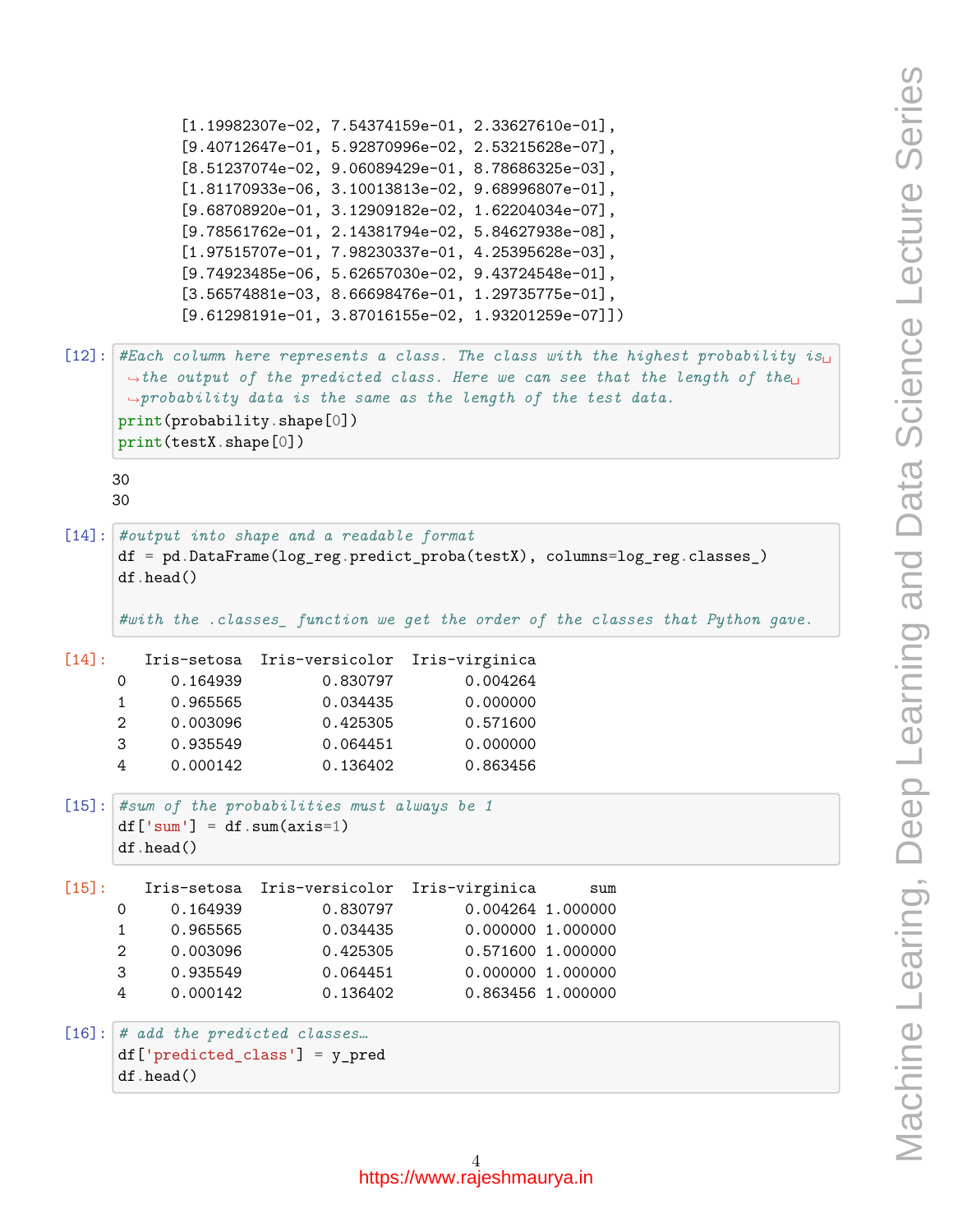```
[16]: Iris-setosa Iris-versicolor Iris-virginica sum predicted_class
    0 0.164939 0.830797 0.004264 1.000000 Iris-versicolor
    1 0.965565 0.034435 0.000000 1.000000 Iris-setosa
    2 0.003096 0.425305 0.571600 1.000000 Iris-virginica
    3 0.935549 0.064451 0.000000 1.000000 Iris-setosa
    4 0.000142 0.136402 0.863456 1.000000 Iris-virginica
[17]: #actual classes:
    df['actual_class'] = testY.to_frame().reset_index().drop(columns='index')
    df.head()
[17]: Iris-setosa Iris-versicolor Iris-virginica sum predicted_class \
    0 0.164939 0.830797 0.004264 1.000000 Iris-versicolor
    1 0.965565 0.034435 0.000000 1.000000 Iris-setosa
    2 0.003096 0.425305 0.571600 1.000000 Iris-virginica
    3 0.935549 0.064451 0.000000 1.000000 Iris-setosa
    4 0.000142 0.136402 0.863456 1.000000 Iris-virginica
         actual_class
    0 Iris-versicolor
    1 Iris-setosa
    2 Iris-versicolor
    3 Iris-setosa
    4 Iris-virginica
[18]: #do a plausibility check whether the classes were predicted correctly.
    le = preprocessing.LabelEncoder()
    df['label_pred'] = le.fit_transform(df['predicted_class'])
    df['label_actual'] = le.fit_transform(df['actual_class'])
    df.head()
[18]: Iris-setosa Iris-versicolor Iris-virginica sum predicted class \
    0 0.164939 0.830797 0.004264 1.000000 Iris-versicolor
    1 0.965565 0.034435 0.000000 1.000000 Iris-setosa
    2 0.003096 0.425305 0.571600 1.000000 Iris-virginica
    3 0.935549 0.064451 0.000000 1.000000 Iris-setosa
    4 0.000142 0.136402 0.863456 1.000000 Iris-virginica
         actual_class label_pred label_actual
    0 Iris-versicolor 1 1 1 1
    1 Iris-setosa 0 0
    2 Iris-versicolor 2 1
    3 Iris-setosa 0 0
    4 Iris-virginica 2 2
```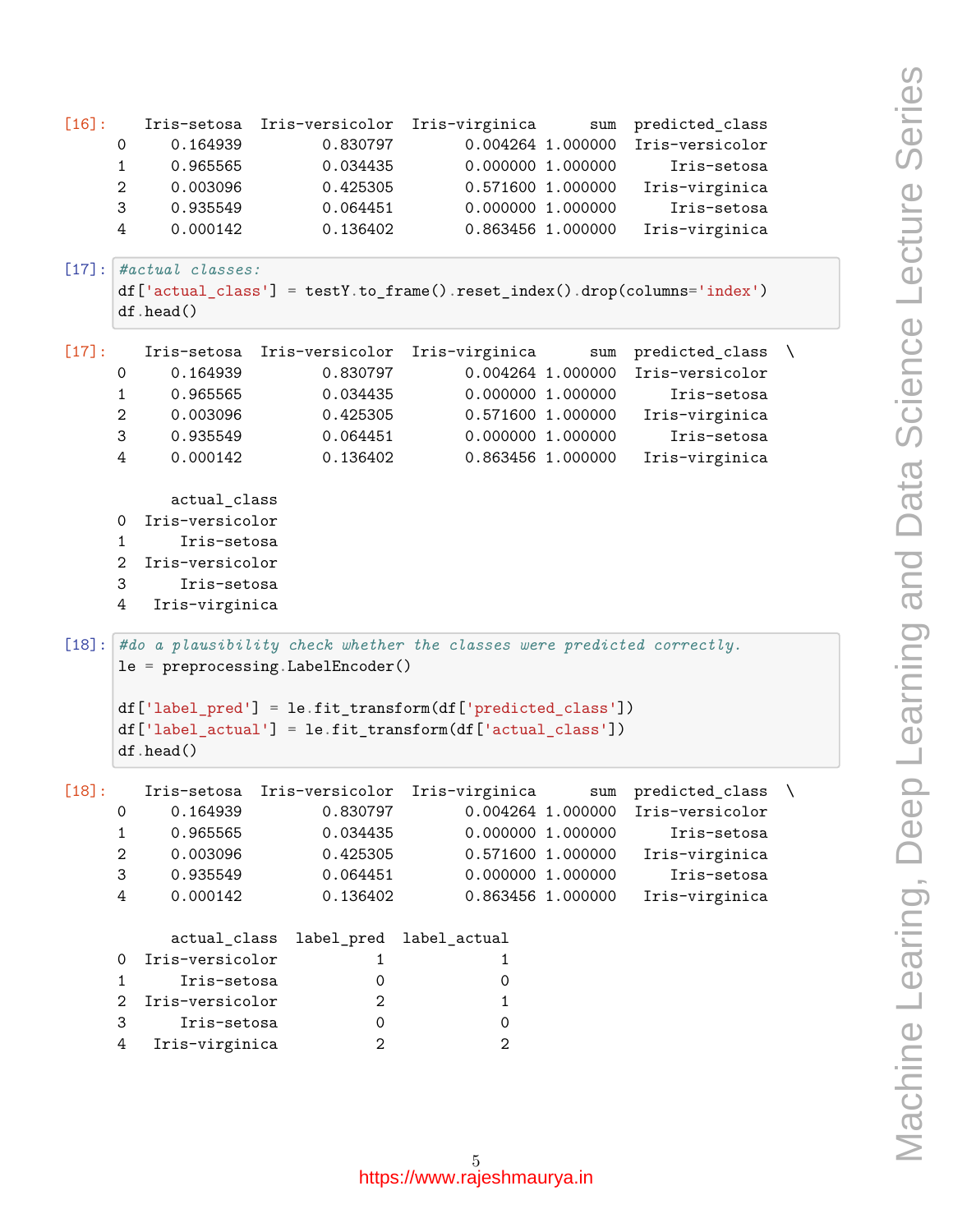```
[19]: #see that the two variables (predicted class \& actual class) were coded the
       ,→same and can therefore be continued properly.
```
- [20]: targets = df['predicted\_class'] integerEncoded = le.fit\_transform(targets) integerMapping=dict(zip(targets,integerEncoded)) integerMapping
- [20]: {'Iris-versicolor': 1, 'Iris-setosa': 0, 'Iris-virginica': 2}
- $[21]$ :  $\text{targets} = \text{df}['actual_class']$ integerEncoded = le.fit\_transform(targets) integerMapping=dict(zip(targets,integerEncoded)) integerMapping
- [21]: {'Iris-versicolor': 1, 'Iris-setosa': 0, 'Iris-virginica': 2}
- $[22]:$  *#plausibility check whether the classes were predicted correctly. If the result ,→of subtraction is 0, it was a correct estimate of the model.*
- $[23]$ : df ['check'] = df ['label\_actual'] df ['label\_pred'] df.head(7)

| $[23]$ :                                                                                                                                                                                                                                                                                             |              |                 | Iris-setosa Iris-versicolor | Iris-virginica                             | sum               | predicted_class |  |
|------------------------------------------------------------------------------------------------------------------------------------------------------------------------------------------------------------------------------------------------------------------------------------------------------|--------------|-----------------|-----------------------------|--------------------------------------------|-------------------|-----------------|--|
|                                                                                                                                                                                                                                                                                                      | 0            | 0.164939        | 0.830797                    |                                            | 0.004264 1.000000 | Iris-versicolor |  |
|                                                                                                                                                                                                                                                                                                      | 1            | 0.965565        | 0.034435                    |                                            | 0.000000 1.000000 | Iris-setosa     |  |
|                                                                                                                                                                                                                                                                                                      | $\mathbf{2}$ | 0.003096        | 0.425305                    |                                            | 0.571600 1.000000 | Iris-virginica  |  |
|                                                                                                                                                                                                                                                                                                      | 3            | 0.935549        | 0.064451                    |                                            | 0.000000 1.000000 | Iris-setosa     |  |
|                                                                                                                                                                                                                                                                                                      | 4            | 0.000142        | 0.136402                    |                                            | 0.863456 1.000000 | Iris-virginica  |  |
|                                                                                                                                                                                                                                                                                                      | 5            | 0.967998        | 0.032002                    |                                            | 0.000000 1.000000 | Iris-setosa     |  |
|                                                                                                                                                                                                                                                                                                      | 6            | 0.001429        | 0.375815                    |                                            | 0.622756 1.000000 | Iris-virginica  |  |
|                                                                                                                                                                                                                                                                                                      |              |                 |                             | actual_class label_pred label_actual check |                   |                 |  |
|                                                                                                                                                                                                                                                                                                      | $\Omega$     | Iris-versicolor | 1                           | 1                                          | 0                 |                 |  |
|                                                                                                                                                                                                                                                                                                      | $\mathbf{1}$ | Iris-setosa     | 0                           | 0                                          | 0                 |                 |  |
|                                                                                                                                                                                                                                                                                                      | 2            | Iris-versicolor | $\overline{2}$              | $\mathbf{1}$                               | $-1$              |                 |  |
|                                                                                                                                                                                                                                                                                                      | 3            | Iris-setosa     | $\mathbf 0$                 | $\mathbf 0$                                | $\mathbf 0$       |                 |  |
|                                                                                                                                                                                                                                                                                                      | 4            | Iris-virginica  | $\overline{2}$              | 2                                          | 0                 |                 |  |
|                                                                                                                                                                                                                                                                                                      | 5            | Iris-setosa     | $\mathbf 0$                 | $\mathbf 0$                                | $\mathbf 0$       |                 |  |
|                                                                                                                                                                                                                                                                                                      | 6            | Iris-virginica  | $\overline{2}$              | $\mathfrak{D}$                             | $\mathbf 0$       |                 |  |
| [25] :  <br>#For better orientation, we give the observations descriptive names and delete<br>$\rightarrow$ unnecessary columns.<br>$df['correct\_prediction?'] = np.where(df['check'] == 0, 'True', 'False')$<br>$df = df.drop(['label_pred', 'label_actual', 'check'], axis=1)$<br>$df$ .head $()$ |              |                 |                             |                                            |                   |                 |  |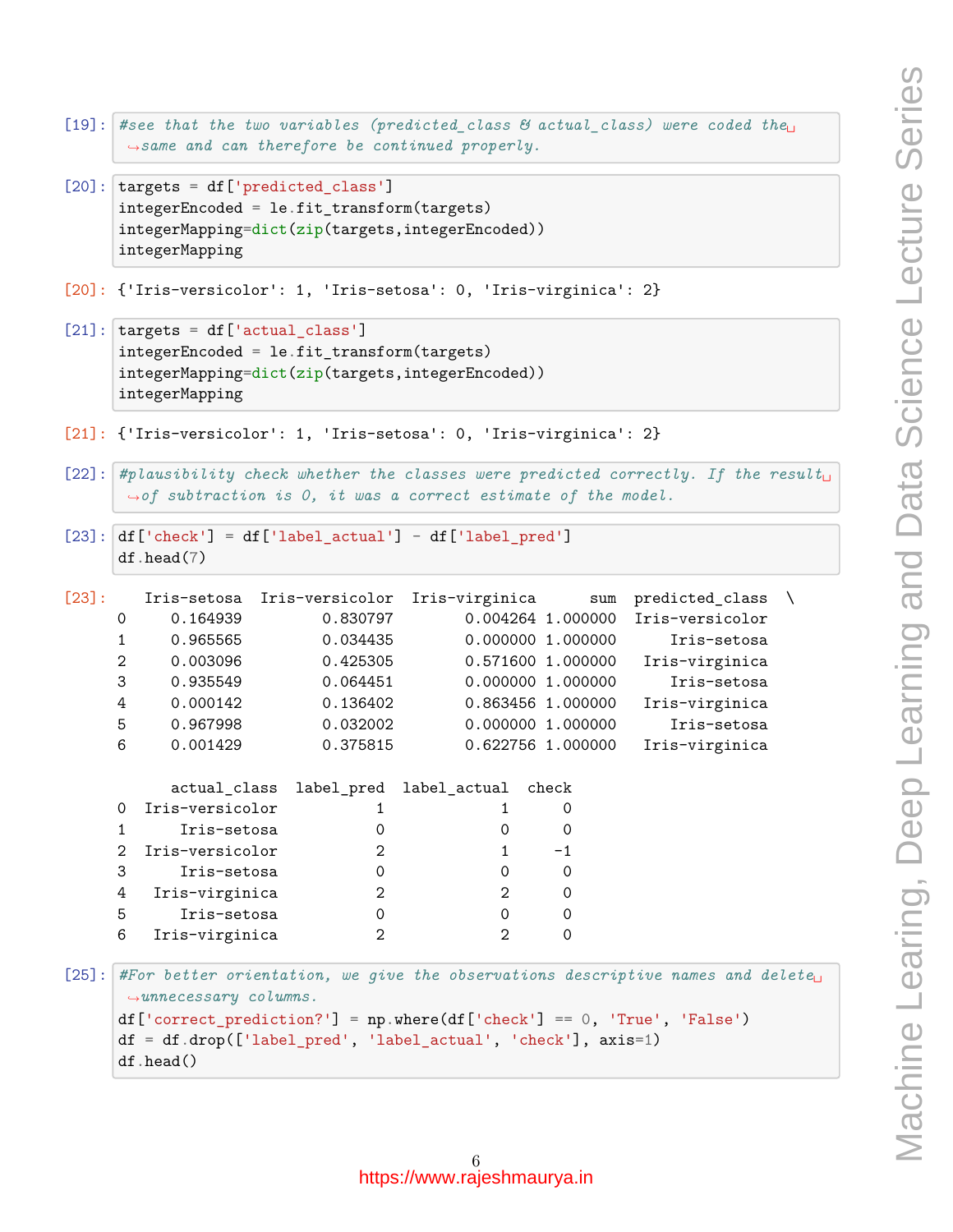```
[25]: Iris-setosa Iris-versicolor Iris-virginica sum predicted_class \
     0 0.164939 0.830797 0.004264 1.000000 Iris-versicolor
     1 0.965565 0.034435 0.000000 1.000000 Iris-setosa
     2 0.003096 0.425305 0.571600 1.000000 Iris-virginica
     3 0.935549 0.064451 0.000000 1.000000 Iris-setosa
     4 0.000142 0.136402 0.863456 1.000000 Iris-virginica
          actual_class correct_prediction?
     0 Iris-versicolor True
     1 Iris-setosa True
     2 Iris-versicolor False
     3 Iris-setosa True
     4 Iris-virginica True
[29]: #use the generated "values" to manually calculate the accuracy again.
     true_predictions = df[(df["correct_prediction?"] == 'True')].shape[0]
     false_predictions = df[(df["correct\_prediction?"] == 'False')].shape[0]total = df["correct_prediction?"].shape[0]
     print('manual calculated Accuracy is:', (true_predictions / total * 100))
    manual calculated Accuracy is: 96.66666666666667
[30]: #take finally a look at the probabilities of the mispredicted classes
     wrong_pred = df[(df["correct_prediction?"] == 'False')]
     wrong_pred
[30]: Iris-setosa Iris-versicolor Iris-virginica sum predicted class \
     2 0.003096 0.425305 0.571600 1.000000 Iris-virginica
          actual_class correct_prediction?
     2 Iris-versicolor False
    Multinomial Logit with the statsmodel library
[31]: #Multinomial Logit with the statsmodel library
     #To get the p-values of the model created above we have to use the statsmodel␣
     ,→library again.
     x = \text{iris.drop}('species', axis=1)y = iris['species']
     x = sm.add_{constant}(x, prepend = False)mnlogit_mod = sm.MNLogit(y, x)mnlogit_fit = mnlogit_mod.fit()print (mnlogit_fit.summary())
```
Warning: Maximum number of iterations has been exceeded.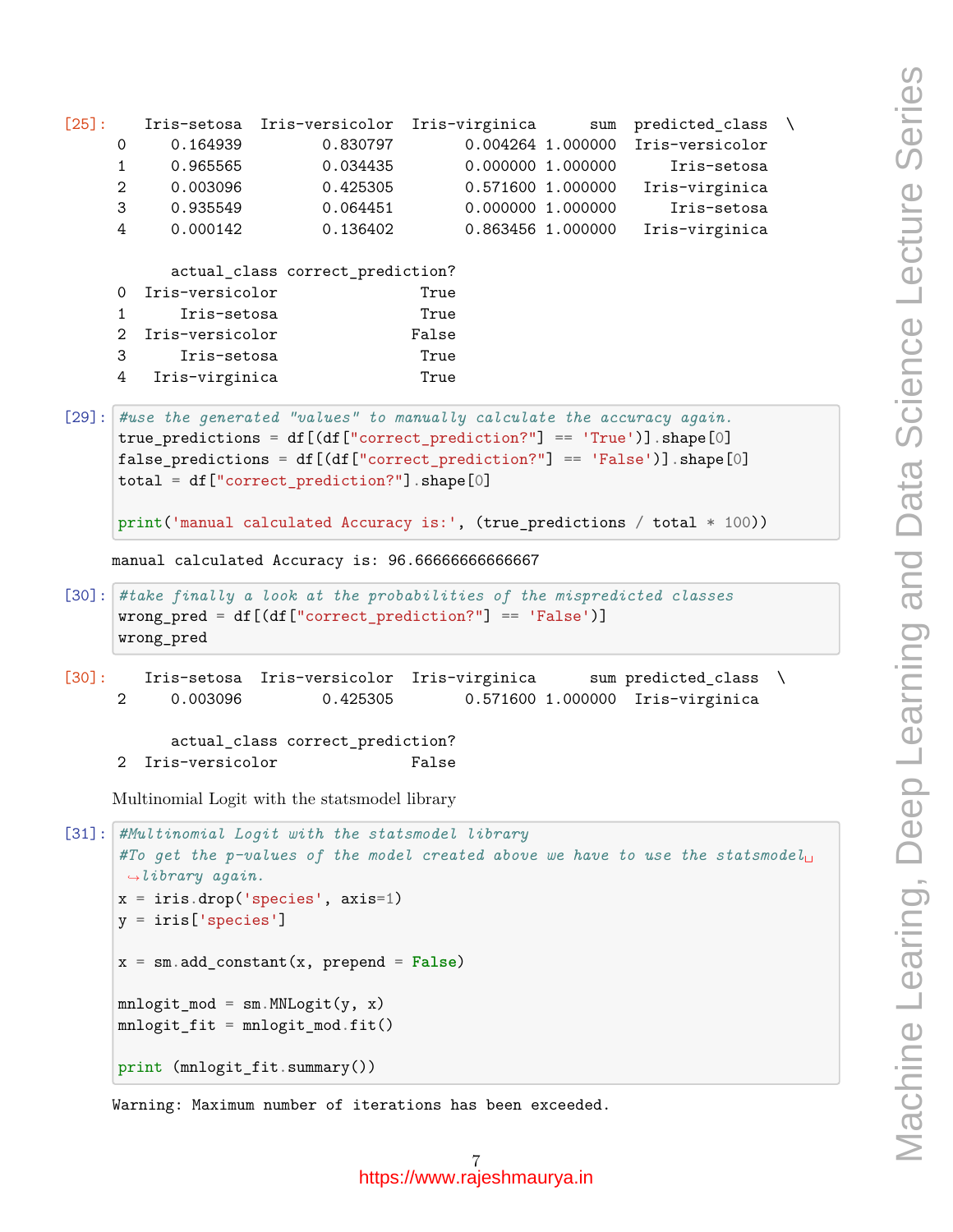Current function value: 0.039752 Iterations: 35

| Dep. Variable:<br>Model:<br>Method:            | species<br>MNLogit                           | MLE<br>Df Model:       | No. Observations:<br>Df Residuals: |        | 150<br>140<br>8 |
|------------------------------------------------|----------------------------------------------|------------------------|------------------------------------|--------|-----------------|
|                                                |                                              |                        |                                    |        | 0.9638          |
| Date:<br>Time:                                 | Sat, 07 May 2022  Pseudo R-squ.:<br>12:43:35 |                        |                                    |        | $-5.9627$       |
|                                                | False                                        | LL-Null:               | Log-Likelihood:                    |        | $-164.79$       |
| converged:<br>Covariance Type:                 |                                              | nonrobust LLR p-value: |                                    |        | 7.149e-64       |
|                                                |                                              |                        |                                    |        |                 |
| ;=========                                     |                                              |                        |                                    |        |                 |
| species=Iris-versicolor coef std err<br>0.975] |                                              |                        | $\mathbf{z}$                       | P >  z | [0.025          |
| -----------                                    |                                              |                        |                                    |        |                 |
| sepal_length<br>689.086                        | 3.4233                                       | 349.834                | 0.010                              | 0.992  | $-682.239$      |
| sepal_width<br>394.755                         | $-11.3103$                                   | 207.180                | $-0.055$                           | 0.956  | -417.376        |
| petal_length<br>756.507                        | 7.3579                                       | 382.226                | 0.019                              | 0.985  | $-741.791$      |
| petal_width<br>720.952                         | 6.8169                                       | 364.361                | 0.019                              | 0.985  | $-707.318$      |
| const                                          |                                              | $-5.3317$ 1070.105     | $-0.005$                           | 0.996  | $-2102.699$     |
| 2092.035                                       |                                              |                        |                                    |        |                 |
|                                                |                                              |                        |                                    |        |                 |
| species=Iris-virginica coef std err<br>0.975]  |                                              |                        | $\mathbf{z}$                       | P >  z | [0.025]         |
| ----------                                     |                                              |                        |                                    |        |                 |
| sepal_length<br>686.637                        | 0.9581                                       | 349.842                | 0.003                              | 0.998  | $-684.720$      |
| sepal_width<br>388.169                         | $-17.9912$                                   | 207.229                | $-0.087$                           | 0.931  | $-424.152$      |
| petal_length<br>765.994                        | 16.7873                                      | 382.255                | 0.044                              | 0.965  | $-732.419$      |
| petal_width<br>739.494                         | 25.1031                                      | 364.492                | 0.069                              | 0.945  | $-689.287$      |
| const<br>2050.003                              | $-47.9695$                                   | 1070.414               | $-0.045$                           | 0.964  | $-2145.942$     |
|                                                |                                              |                        |                                    |        |                 |
| ==========                                     |                                              |                        |                                    |        |                 |

c:\users\swadr\appdata\local\programs\python\python38-32\lib\sitepackages\statsmodels\base\model.py:566: ConvergenceWarning: Maximum Likelihood